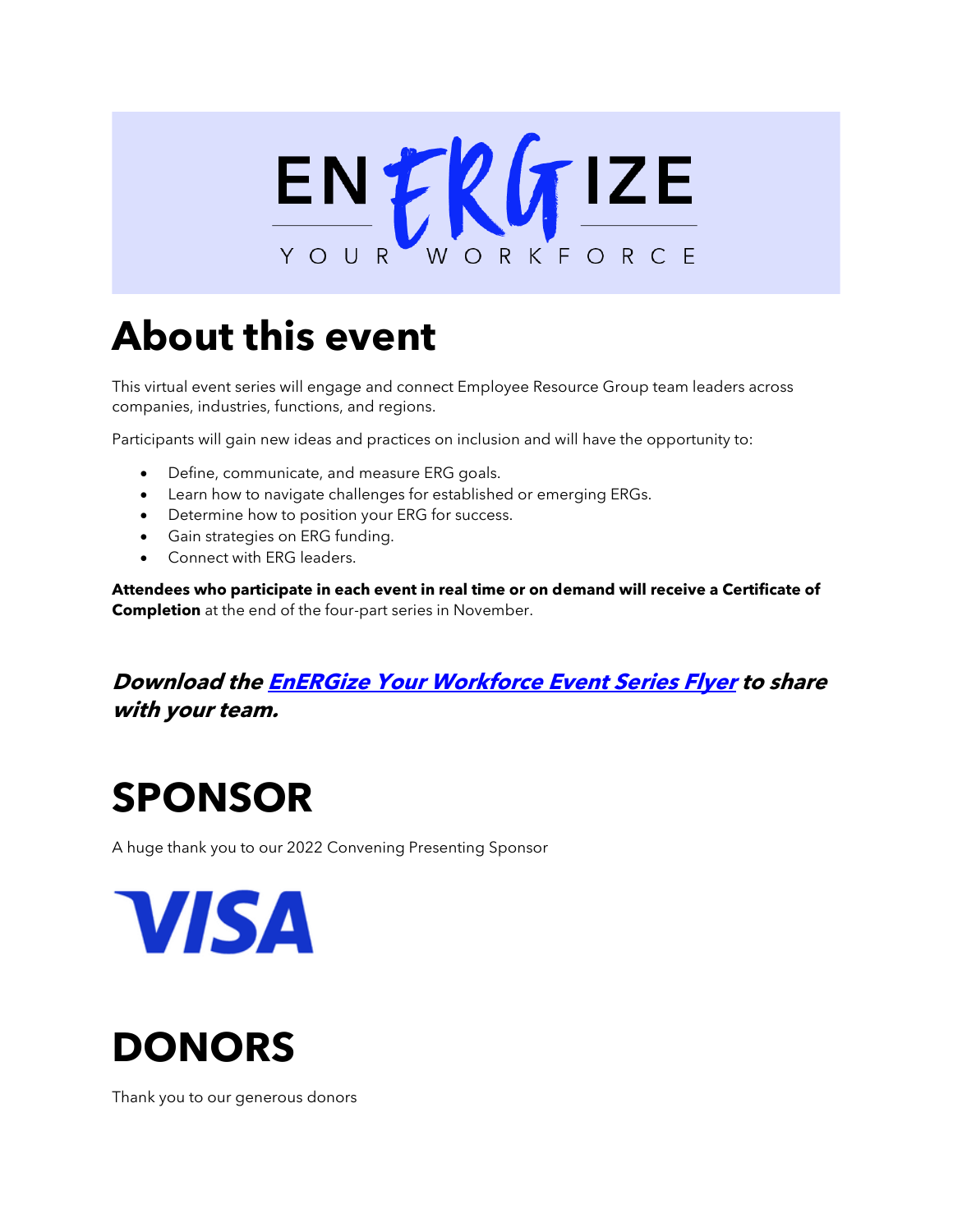



#### Thursday, 11:00 AM – 1:30 PM ET (LIVE)

#### **Game, Set, Match: Defining Success & Getting to the Goal**

Today's employee resource groups (ERGs) are more important than ever. With the global workforce under strain due to Covid-19 and the subsequent fallout from the Great Resignation, along with increased awareness of the urgency of social justice, employees are seeking leaders and team members within their organizations that align on values and understanding. Join us to learn proven and innovative strategies that support your company's workforce and meet organizational key performance indicators (KPIs).

### **Moderator**



**Megan Kincaid Kramer**

Catalyst

Vice President, Community Growth and Engagement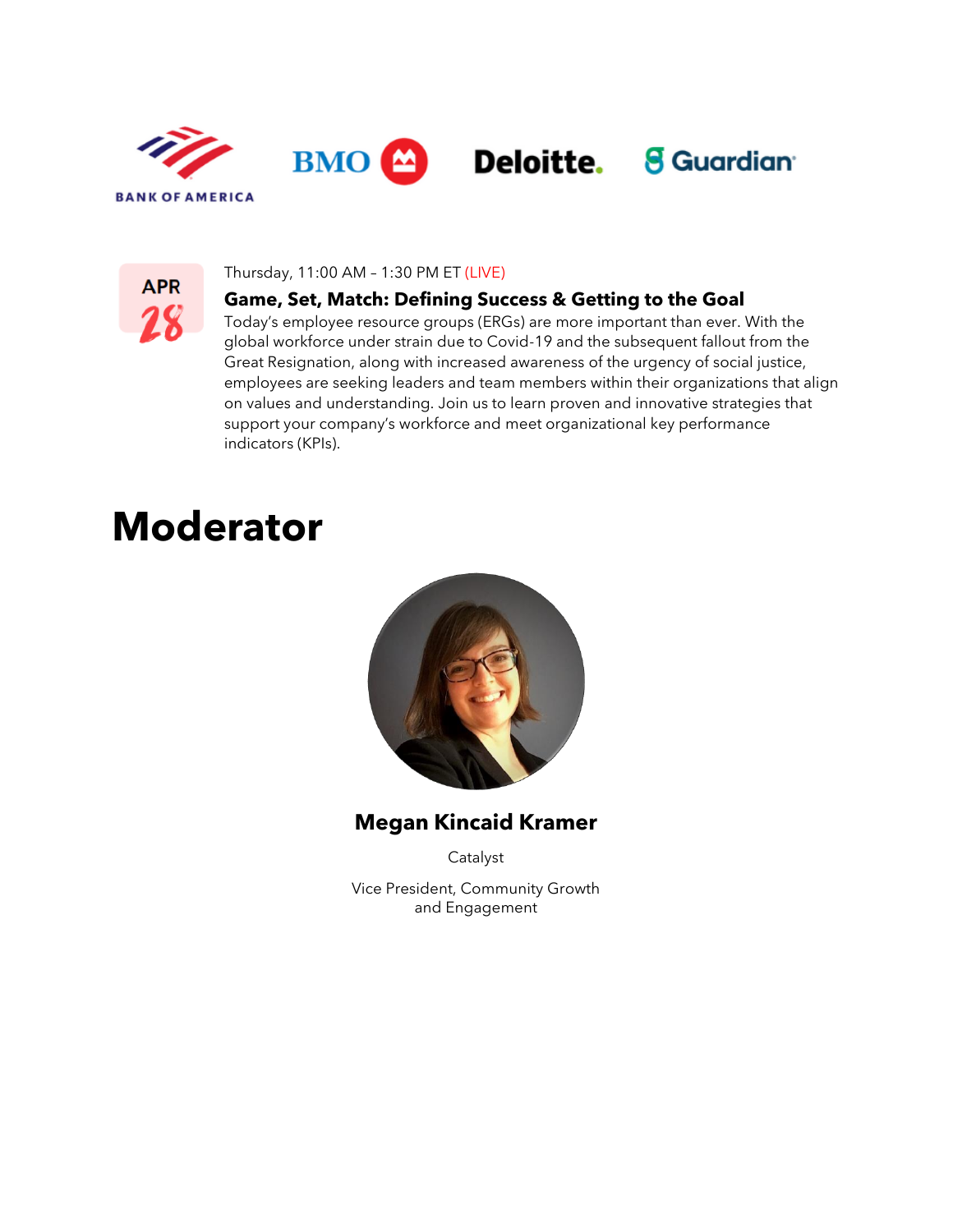### **Speakers**





Senior Director, Advisory Services



**Todd Baker** Catalyst Senior Associate, Advisory Services



**Betty Vasquez-Stevens**

Guardian Life Insurance Head of Internal Controls Over Financial Reporting



**Jeff Harrell**

BMO

Director, Delivery, NACB Client Service & Implementations, GenBMO Co-Chair



**Laurie Carson**

BMO

Director, Deposit Operations, GenBMO Co-Chair



**Souroth Chakrabarti**

BMO

Senior Advisor, Employee Resource Groups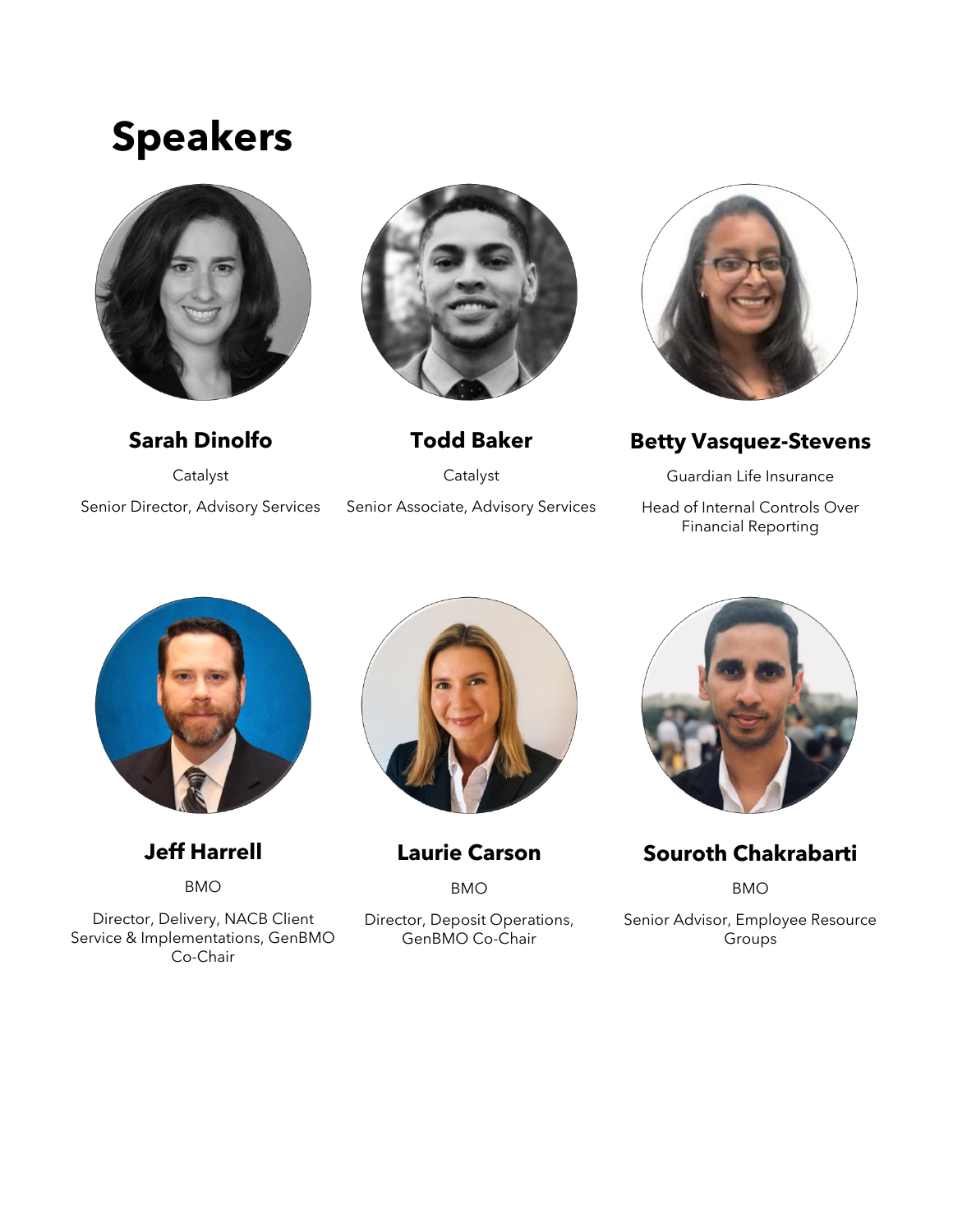## **Agenda**

### April 28, Thursday, 11:00 AM – 1:30 PM ET

11:00 AM – 11:05 AM

#### **Welcome & EnERGize Activity**



**Megan Kincaid Kramer**

Vice President, Community Growth and Engagement, Catalyst

11:05 AM – 11:15 AM

#### **Research Burst**

Setting your ERG's goals is the first step to organizational success. Join Catalyst Advisory Services experts, Todd Baker and Sarah Dinolfo, as they share key tips for setting goals and highlights from the Catalyst Employee Resource Group toolkit. Leaders of emerging and established ERGs alike will gain pointed direction and best practices that help their teams to align, focus, and measure goals.



#### **Sarah Dinolfo**

Senior Director, Advisory Services, Catalyst



#### **Todd Baker**

Senior Advisory, Advisory Services, Catalyst

11:20 AM – 12:10 PM

#### **Establishing ERG Foundations**

Join this cohort of leaders in the early stages of the ERG journey. In this hands on session, you'll learn about fundamental priorities, and how to align, measure and focus on goal setting.



#### **Todd Baker**

Senior Advisory, Advisory Services, Catalyst